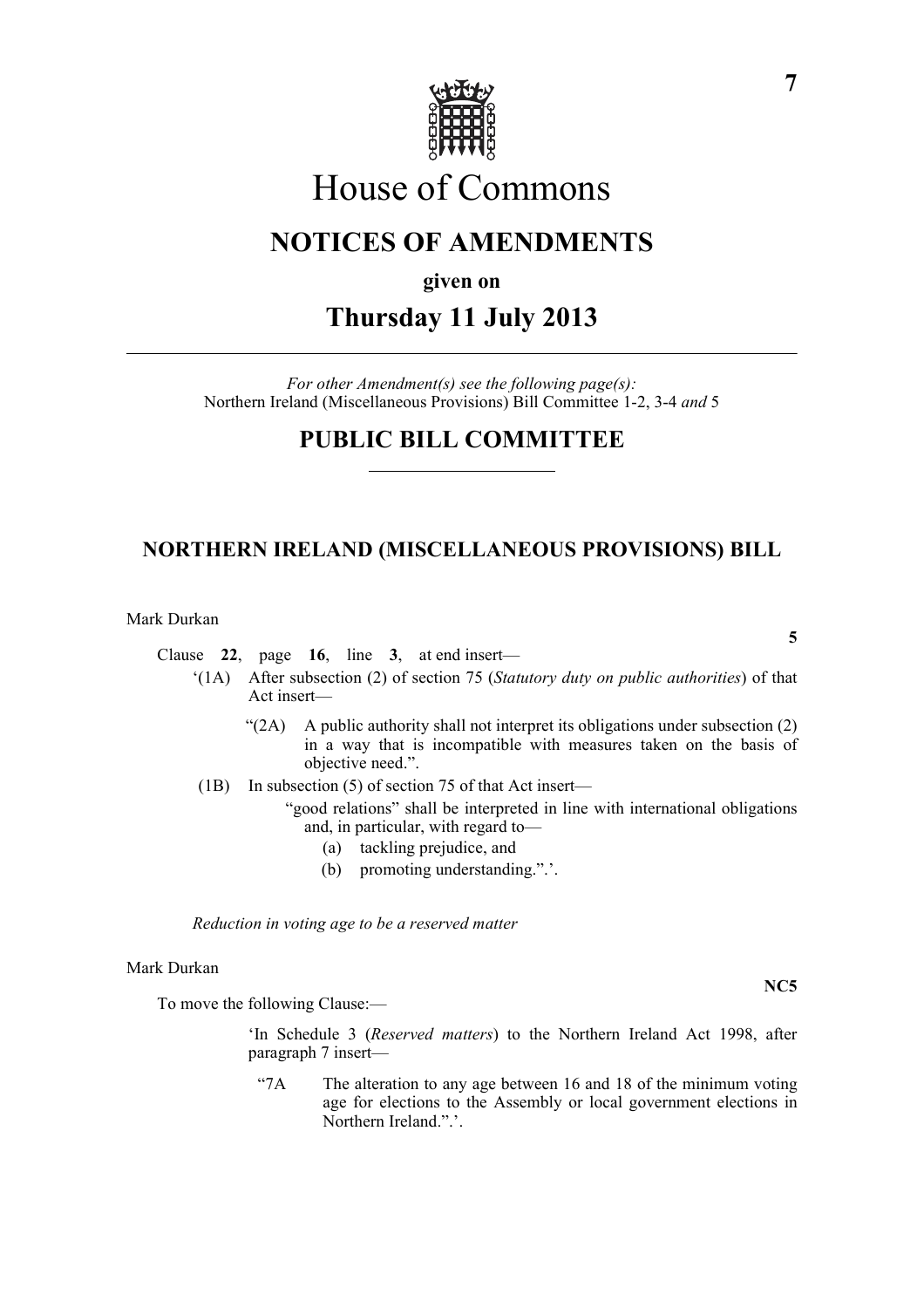#### **Northern Ireland (Miscellaneous Provisions) Bill,** *continued*

*Annual report on activity relating to Northern Ireland's past*

#### Mark Durkan

To move the following Clause:—

- '(1) The Secretary of State shall lay a report before Parliament in respect of each year as soon as possible after the end of the year to which it relates.
- (2) The Secretary of State may appoint a person or persons to produce the report required under subsection (1).
- (3) A report laid under subsection (1) shall contain in relation to the year to which it relates—
	- (a) a summary of the work of the Historical Enquiries Team of the Northern Ireland Police;
	- (b) a summary of the work of the Police Ombudsman for Northern Ireland insofar as it relates to Northern Ireland's past;
	- (c) a summary of the work of other public bodies which, in the opinion of the Secretary of State, relates to Northern Ireland's past;
	- (d) a summary of responses made by Her Majesty's Government or any other Government or body to any of the work covered by the report; and
	- (e) a clear indication where the findings of any work summarised in the report contradict remarks recorded in the Official Report of the House of Commons or House of Lords, especially by a Minister of the Crown.
- (4) After a report under subsection (1) has been laid before Parliament the Secretary of State shall provide a statement to Parliament which shall contain references to—
	- (a) the comparative standard of enquiries conducted by the Historical Enquiries Team during that year;
	- (b) the progress made during the year in dealing with Northern Ireland's past;
	- (c) any apologies that have been given by any Government or public body in relation to the work summarised in the report; and
	- (d) any other relevant issues or concerns as they relate to Northern Ireland's past.
- (5) Any existing provision prohibiting publication of the material to be summarised under subsection (2)(a) shall, subject to subsection (6) below, not apply for the purposes of this section.
- (6) No personal information shall be included in the report as laid before Parliament without the permission of the person concerned or, if they are dead, of their relatives.'.

*Petitions of concern*

#### Mark Durkan

To move the following Clause:—

- '(1) In section 42 of the Northern Ireland Act 1998 (Petitions of concern), omit subsection (3) and insert—
	- "(3) When a petition of concern is lodged against a measure, proposal or a decision by a Minister, Department or the Executive ("the matter"), the Assembly shall appoint a special committee to examine and report on

**NC6**

**NC7**